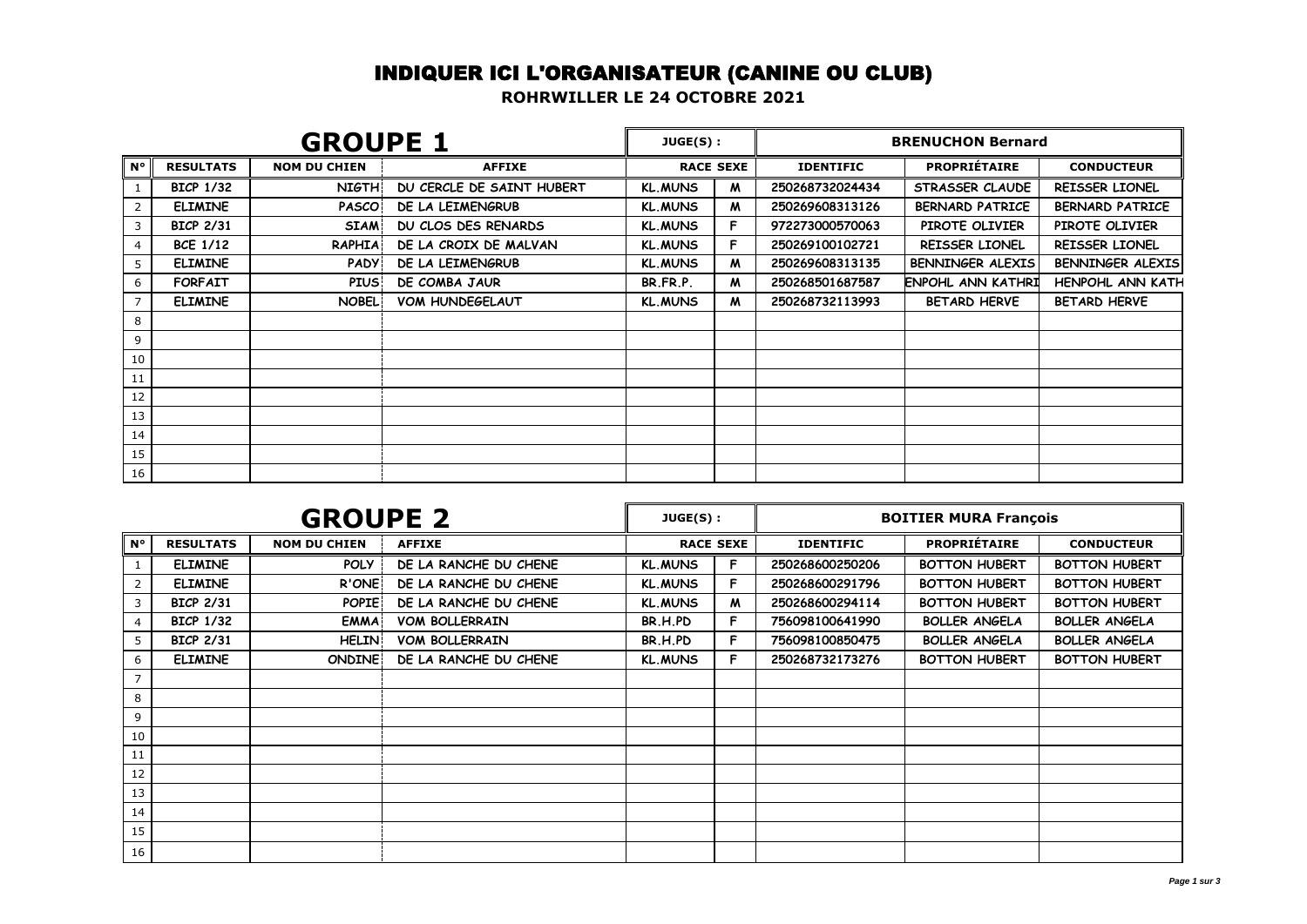| <b>GROUPE 3</b> |                  |                     |                            |                | JUGE(S):         | <b>VARGAS José</b> |                          |                         |  |
|-----------------|------------------|---------------------|----------------------------|----------------|------------------|--------------------|--------------------------|-------------------------|--|
| $N^{\circ}$     | <b>RESULTATS</b> | <b>NOM DU CHIEN</b> | <b>AFFIXE</b>              |                | <b>RACE SEXE</b> | <b>IDENTIFIC</b>   | <b>PROPRIÉTAIRE</b>      | <b>CONDUCTEUR</b>       |  |
|                 | <b>ELIMINE</b>   | <b>CALVIN</b>       | ARANY SZIEVEM              | BR.H.PR        | M                | 756098100728306    | <b>BAUMANN RETO</b>      | <b>BAUMANN RETO</b>     |  |
| 2               | <b>ELIMINE</b>   | RINCESSE ADELE      | DE LA BELLE HÊTRAIE        | <b>KL.MUNS</b> | F                | 250268732470906    | PEUCKERT MARIE           | PEUCKERT MARIE          |  |
| 3               | <b>ELIMINE</b>   | QIM                 | DU CLOS DES RENARDS        | <b>KL.MUNS</b> | M                | 972273000440323    | <b>ISSENMANN CHRISTE</b> | <b>ISSENMANN CHRIST</b> |  |
| 4               | <b>ELIMINE</b>   | <b>MAEVA</b>        | <b>DU SUD ALSACE</b>       | <b>KL.MUNS</b> | F                | 250269812120047    | PEUCKERT MARIE           | PEUCKERT MARIE          |  |
| 5               | <b>ELIMINE</b>   | SCOTT A             | DU CLOS DES RENARDS        | <b>KL.MUNS</b> | M                | 972273000569651    | <b>ISSENMANN DAMIEN</b>  | <b>ISSENMANN DAMIEI</b> |  |
| 6               | BICP 1 CACIT     | LASKA               | <b>VOM ZEHNTHOF</b>        | BR.AL.         | F                | 250269606483232    | <b>GROH CLAUDE</b>       | <b>GROH CLAUDE</b>      |  |
|                 | <b>FORFAIT</b>   | <b>PERLE</b>        | DE LA FERME DE LA JOURANDE | DRA.           | F                | 250268501678151    | <b>EBLE GILBERT</b>      | <b>EBLE GILBERT</b>     |  |
| 8               |                  |                     |                            |                |                  |                    |                          |                         |  |
| 9               |                  |                     |                            |                |                  |                    |                          |                         |  |
| 10              |                  |                     |                            |                |                  |                    |                          |                         |  |
| 11              |                  |                     |                            |                |                  |                    |                          |                         |  |
| 12              |                  |                     |                            |                |                  |                    |                          |                         |  |
| 13              |                  |                     |                            |                |                  |                    |                          |                         |  |
| 14              |                  |                     |                            |                |                  |                    |                          |                         |  |
| 15              |                  |                     |                            |                |                  |                    |                          |                         |  |
| 16              |                  |                     |                            |                |                  |                    |                          |                         |  |

|                | <b>GROUPE 4</b>  |                     |               | $JUGE(S)$ : |                  |                  |                     |                   |
|----------------|------------------|---------------------|---------------|-------------|------------------|------------------|---------------------|-------------------|
| $N^{\circ}$    | <b>RESULTATS</b> | <b>NOM DU CHIEN</b> | <b>AFFIXE</b> |             | <b>RACE SEXE</b> | <b>IDENTIFIC</b> | <b>PROPRIÉTAIRE</b> | <b>CONDUCTEUR</b> |
|                |                  |                     |               |             |                  |                  |                     |                   |
| 2              |                  |                     |               |             |                  |                  |                     |                   |
| 3              |                  |                     |               |             |                  |                  |                     |                   |
| 4              |                  |                     |               |             |                  |                  |                     |                   |
| 5              |                  |                     |               |             |                  |                  |                     |                   |
| 6              |                  |                     |               |             |                  |                  |                     |                   |
| $\overline{7}$ |                  |                     |               |             |                  |                  |                     |                   |
| 8              |                  |                     |               |             |                  |                  |                     |                   |
| 9              |                  |                     |               |             |                  |                  |                     |                   |
| 10             |                  |                     |               |             |                  |                  |                     |                   |
| 11             |                  |                     |               |             |                  |                  |                     |                   |
| 12             |                  |                     |               |             |                  |                  |                     |                   |
| 13             |                  |                     |               |             |                  |                  |                     |                   |
| 14             |                  |                     |               |             |                  |                  |                     |                   |
| 15             |                  |                     |               |             |                  |                  |                     |                   |
| 16             |                  |                     |               |             |                  |                  |                     |                   |